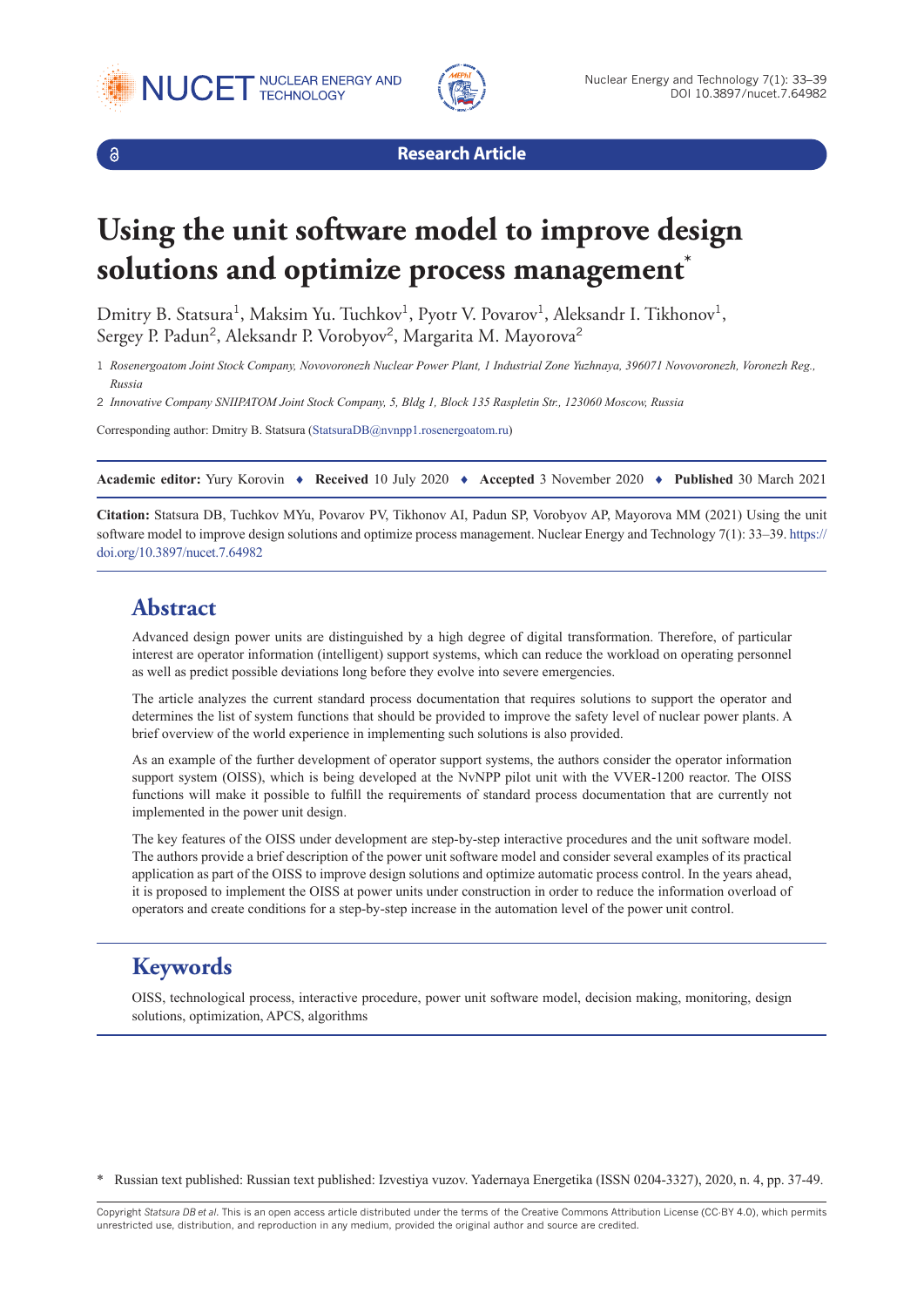#### **Introduction**

In accordance with the Nuclear Safety Regulations for NPP Reactors (NP-082-07 2007), the operator information support system (OISS) must be implemented as part of the normal operation control systems and safety control systems. A similar requirement is given in Clause 3.4.1.1., (NP-001-15 2015). According to Clause 3.4.5.1., NP-001- 15, the OISS should provide the control room personnel with generalized information about the NPP parameters characterizing the state of the safety functions.

The comments to NP-001-15 (RB-152-18 2018) indicate that the requirement of Clause 3.4.5.1 sets the NPP project developer the task of finding such a method for generalizing information on the current NPP safety state that would allow the operator to minimize the number of generalized parameters to quickly assess the situation at the NPP unit and make a decision.

The requirements for the operator information support are more fully set out in GOST R IEC 60964-2012. Nuclear power plants. Control Rooms. Design. (GOST R IEC 60964-2012 2014) Cl. 3.21. Operator support system: "*A system or systems designed to support abstract thinking tasks or intellectual information processing tasks performed by control room personnel.*" Clause 7.7.2.5 defines the operator support functions that should be provided to improve the NPP safety, operability and performance as follows:

- displaying safety parameters and control of safety functions (IEA 60960-1988 2000);
- diagnosing the NPP;
- advising the operator during normal operation and post-accident situations, for example, based on symptom-based procedures; and
- exerting automatic control over energy modes.

Using the power unit software model, it is possible to diagnose the NPP state when developing guidelines for managing beyond-design-basis events (including severe accidents).

As far as possible, the functions should be integrated into the overall control room design.

#### **Information support**

At the Biblis NPP in Germany in the 1980s, the STAR abnormal situation analysis system was introduced (Butner 1985). It uses models of deviations from normal operation. The SPRINT system was introduced at the Kalinin and Novovoronezh NPPs (Anokhin et al. 2016). SPRINT is a real-time decision support system for diagnostics of nuclear power plants using intelligent search mechanisms.

As part of the R&D implementation plan of Rosenergoatom Concern JSC, the requirements and basic solutions for the creation of an operator's intellectual (information) support system (OISS) are being developed.

The interested organizations have agreed on the following list of functions of the OISS:

- determining the power unit mode (level of defense in depth) and state;
- calculating alarm settings depending on the current state of the power unit;
- exerting control over operational limits and conditions as well as limits and conditions of safe operation;
- monitoring the state of the power unit permanent equipment;
- monitoring security systems;
- exerting control over automatic equipment control;
- forecasting the main technological process using the power unit software model;
- providing operational personnel with interactive instructions on the power unit startup/shutdown procedures, equipment commissioning/decommissioning, routine checks, trials and tests, interactive analogs of the current Normal Operation Failure Procedures, Emergency Operating Procedures, Beyond Design Basis Accidents Management Guidelines, Severe Accident Management Guidelines;
- generating operational logs on an automatic basis;
- providing the operator with reference information about possible causes of signaling on the MCRs (ECRs) (reaction to the signal); and
- providing recommendations for technological process control optimization.

The functions of the OISS ensure the fulfillment of the operator support requirements set in (GOST R IEC 60964-2012 2014), which are currently not implemented in the automated process control system (APCS) of NvN-PP-II-1, including the intelligent information processing requirement in order to unload the control room operating personnel in all power unit operating modes.

Innovative Company SNIIPATOM JSC has developed a model of the operator information support system (MOISS), which includes a power unit software model and interactive applications that can be divided into logic units. The first version of the model has been functioning at NvNPP-II-1 from the date of startup.

The unit of interactive procedures contains applications designed to control the safe performance of work and support the operator in the step-by-step execution of unit startup/shutdown programs and standard switch cards. This tool cuts the time for processing information and reduces the likelihood of possible human errors and failures.

An example of interactive procedures is the unit startup procedure, which contains active links to operational documentation and has the ability to display the values of process protections and interlocks of equipment, control time delays for various operating modes of the power unit. Validation of interactive procedures in 2019 at NVNPP-II-1 confirmed that the procedures meet the requirements for them and are convenient for use by the MCR operating personnel.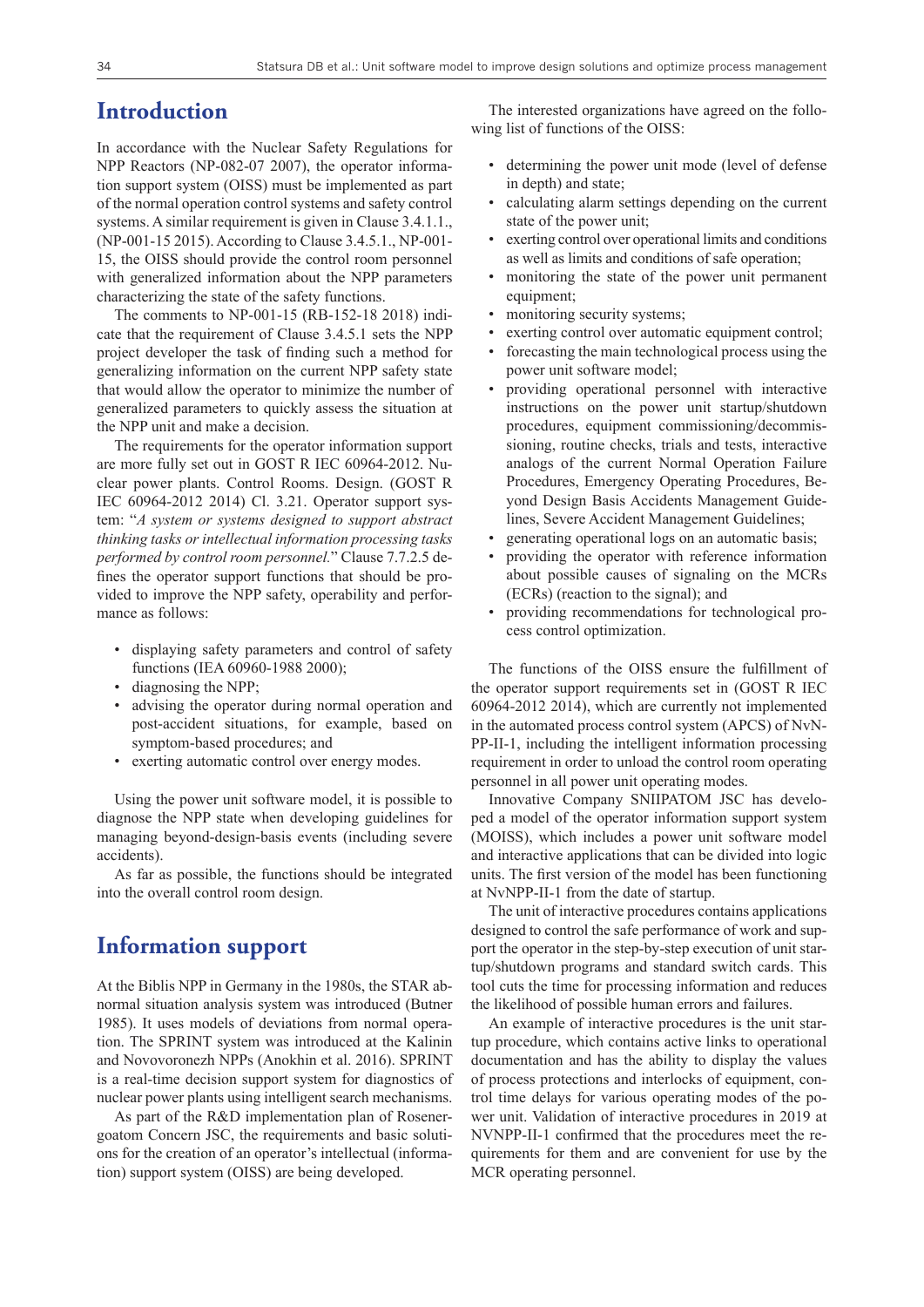The unit of interactive action charts (IACs) includes applications for analyzing the process behavior that reduce the load on the operator in situations with limited decision time. The IACs are designed for personnel to perform a number of sequential actions, when a process alarm is triggered on the MCRs, aimed at bringing the parameters and equipment to a state in which they do not exceed the operational limits and/or conditions of safe operation. The charts contain descriptions of possible causes of alarms and the operator's actions to eliminate them. This unit was implemented in MOISS in accordance with (GOST R IEC 62241-2012 2014).

# **Intelligent support**

The division into intelligent and information operator support (Anokhin et al. 2016) is very conditional, but it is indisputable that the intelligent component is based on mathematical and software models of the power unit.

Work on the creation of simulation models of complex thermal power facilities was carried out at the Institute for Problems in Machine-Building (IPMash) of the National Academy of Sciences of Ukraine, where simulation models of condensing steam turbine plants for thermal power plants and nuclear power plants were developed (Palagin and Efimov 1986).

The model of an NPP power unit with VVER-1000 includes mathematical and software models as well as simulation modeling (Lavrentichev and Tverskoy 2015). These developments can be used to synthesize new structures of local automatic control systems (Zhuravkin and Lebedev 2011). The power unit mathematical models are also used for testing the algorithms of NPP control systems and for verifying NPP training models (Zhuravkin et al. 2010; Kothe Doug 2011).

In 2010, the US Department of Energy established the Consortium for Advanced Simulation of Light Water Reactors (CASL). Its goal is to develop advanced computational models of light water reactors (LWRs) that can be used by utilities, fuel vendors, universities, and national laboratories to help improve the performance of existing and future nuclear reactors (Larzelere 2020 (accessed Jul 05, 2020)).

Similar work is being carried out for Generation IV reactors under the Nuclear Energy Advanced Modeling and Simulation (NEAMS) Program (Larzelere 2020 (accessed Jul 05, 2020)).

The Russian hardware/software package, "Virtual-digital NPP with VVER", (Arkadov et al. 2014) has shown the fundamental possibility of creating in a common software environment a unified system of computational codes for interrelated calculations of various physical phenomena at NPP-2006. This complex is used to substantiate the safety of NPPs.

It is obvious that the operator's decision support system ("Recommendations for optimizing technological process control") is an intellectual component of the OISS, which is based on a power unit model that makes it possible to forecast various operating modes.

The main distinctive feature of the power unit software model used in the MOISS is that it was developed specifically for use in the APCS. Therefore,

- the software of the model is developed in accordance with the software development requirements for safety-related systems (Class 3, Category C, according to IEC 61226);
- the process is simulated an order of magnitude faster than the principal process of the power unit in normal operation and normal operation failure modes;
- the model works steadily during the fuel campaign in any normal operation and normal operation failure modes;
- the model is capable of starting at any moment of the campaign, in the state of the power unit determined by the sensor readings received from the UULS;
- the model has a convenient user interface;
- the model is focused on obtaining not a conservative but the most reliable estimate; and
- the model has been validated on a representative set of VVER-1200 operational data.

At the same time, the MOISS uses not simplified models typical for training simulators but a neutronic code of increased accuracy. Calculations of the core power distribution are performed using the SVC program certified by Rostekhnadzor, which is based on a direct solution of the neutron transport equation and does not use, in contrast to training programs, the homogenization of computational cells and the diffusion approximation.

A detailed thermohydraulic model of the core (163×16 design elements) is characterized by the following features:

- the number of parallel channels is equal to the number of fuel assemblies;
- the detail of calculations of the power density is determined by a specified arbitrary number of sections along the core height; and
- transverse leakages between the fuel assemblies are taken into account throughout the entire core height.

High discretization of the calculation model of the core makes it possible to obtain a detailed three-dimensional field of thermohydraulic parameters throughout the core, i.e., to estimate more accurately the critical power ratio indicators and the thermomechanical operating conditions of the fuel elements in each fuel assembly.

The transverse leakages in the core should be taken into account in the case of using jacketless fuel assemblies, in order to assess the redistribution of flow rates across the core section, which occurs due to uneven power density, as well as in the case of using mixed fuel loads consisting of fuel assemblies with different hydraulic characteristics.

The thermohydraulic model is based on the solution of a system of fundamental conservation equations and clo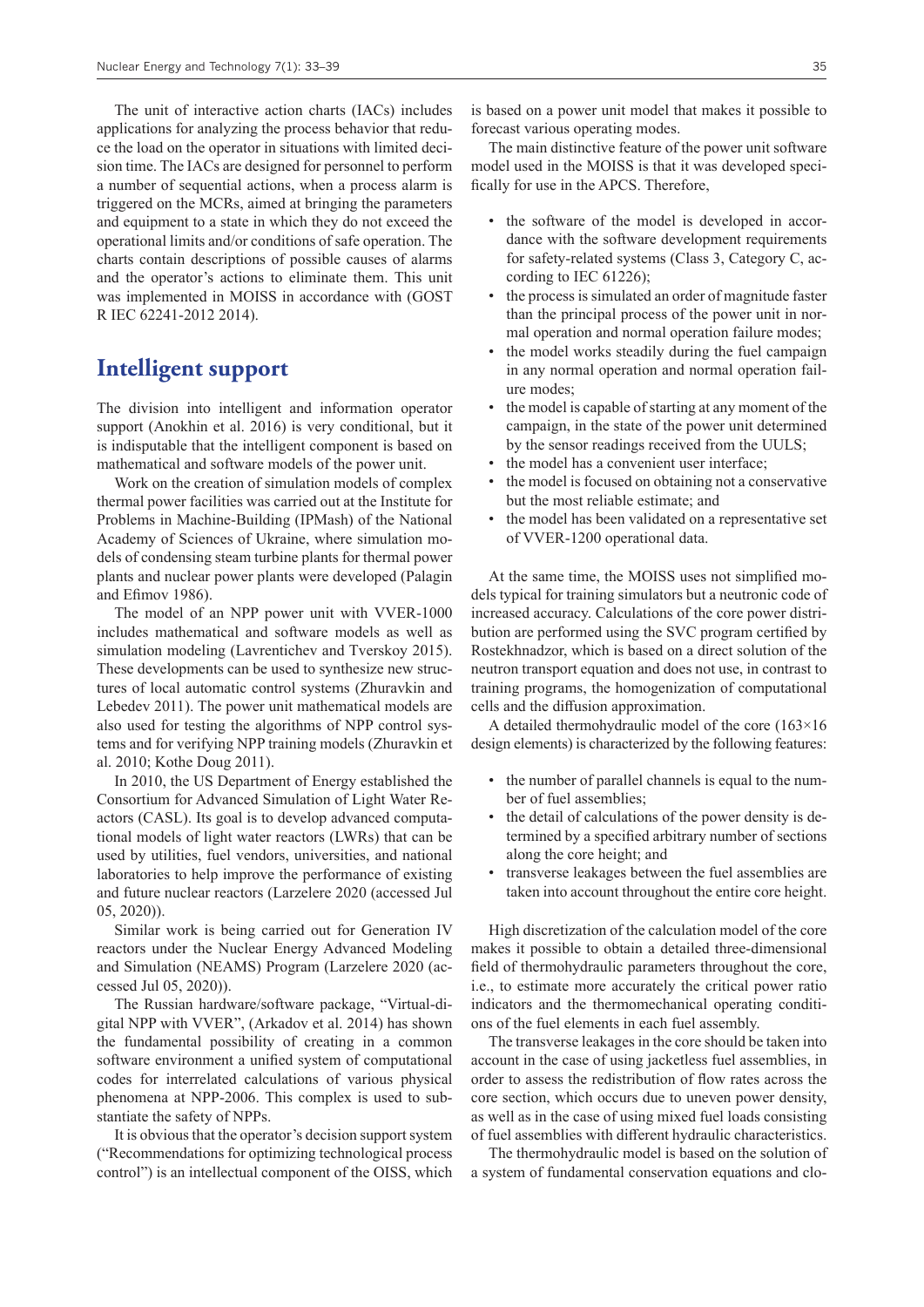sing relations. The system of main equations describing the processes of heat and mass transfer in the primary and secondary circuits of the power unit includes the continuity equation, momentum conservation equation (Navier-Stokes equation), energy conservation equation and state equations written for each phase. In addition to the basic equations, an insoluble impurity-transport equation is written to simulate the boron absorber transfer in the primary reactor coolant circuit.

Due to the fact that the equations to be solved are nonstationary, the resulting solution is a set of states of the system under consideration for different time slices to an arbitrary forecasting depth from a given initial state.

The system of basic equations after discretization is solved using numerical methods. Discretization implies splitting the elements of the calculation scheme into separate nodes and links.

The power unit thermohydraulic model is created from a set of computational schemes, which are sets of interconnected equipment elements. Calculation schemes may include

- equipment (pumping units, electric heaters, tanks with interface levels);
- pipes, mixing chambers, turbine stages;
- hydraulic connections between individual components;
- heat exchanger tubes; and
- shutoff and control valves, check valves.

The software model is linked to the UULS signals, which makes it possible to initiate the simulation process from any current state of the power unit. The performance of the model is provided at the level of real time (or significantly higher). To make a forecast, it is possible to use the state of the power unit at an arbitrary moment in the past as an initial one with an accuracy of one second, while the entire operation history of the unit is archived. Using the over relaxation method, one can find a numerical solution to the system of equations describing thermohydraulic processes in an iterative manner, while the rate of convergence of the numerical solution makes it possible to achieve the required accuracy in a smaller number of iterations. Calculating the power unit parameters at a speed exceeding real time, even when models with high detail are used, is a prerequisite for the function of dynamic monitoring of the state of the power unit based on the comparison of the calculated data with the current sensor readings.

The APCS model is implemented on the basis of a separate software module that calculates the operating logic of model monitoring and control schemes. A set of calculation schemes is formed for it using the scheme editor, which is an integral part of the KRUIZ software environment. Sets of jointly compiled schemes reproduce the operating algorithms of the power unit main controllers as well as process protections and interlocks. Calculation schemes are formed on the basis of GET diagrams of typical software and hardware as well as the power unit

APCS technical design and the RP general designer' documentation. Therefore, the APCS model as a whole repeats the logic laid down in the APCS of the power unit. It is important to note that the operating algorithms for the unit controllers and process protections and interlocks are verified in the unit software model according to the results of the commissioning stage. In the same way, various technological systems and equipment of the secondary circuit, as well as auxiliary systems of the power unit, are simulated in detail.

As part of the OISS, the unit software model should be used to solve such problems as

- exerting validity control over the sensor readings received from the energy storage system (ESS) and security system (SS) by analyzing the mutual correspondence of the readings;
- diagnosing malfunctions in the main equipment;
- forecasting the development of the process from the current state forward for 15–30 minutes with the issuance of a warning signal about the exit of the monitored parameters beyond the operational limits in the absence of operator's control actions in a given time interval (automatic forecast); and
- forecasting the development of the process, taking into account operator's planned control actions in a given time interval (forecast at operator's request).

The description of the sequence of operator's control actions during forecasting at request (forecast scenario) is formed by the operator step by step as the calculation is performed. For standard sequences of actions, a prearranged scenario can be used. During forecasting, normal operation processes are simulated, including the unit startup from a cold state to operation at nominal parameters, unloading and shutdown, maneuvering power, as well as processes in the case of normal operation failure, including those accompanied by the fire protection activation and the unit accelerated unloading.

In addition to information support, the unit software model can be used to solve the following tasks:

- optimizing the process protections and interlocks and methods of unloading the reactor in order to increase the dynamic stability of new generation power units with V392M reactor plants; and
- carrying out variants calculations to improve circuitry and select the optimal composition and characteristics of heat exchange equipment.

# **Examples of practical application**

**Example 1.** Increasing the power unit dynamic stability.

An example of using the unit software model for adjusting the process protections and interlocks and time delays is the numerical simulation of transient processes during experiments at NvNPP-II-1 when one feed elec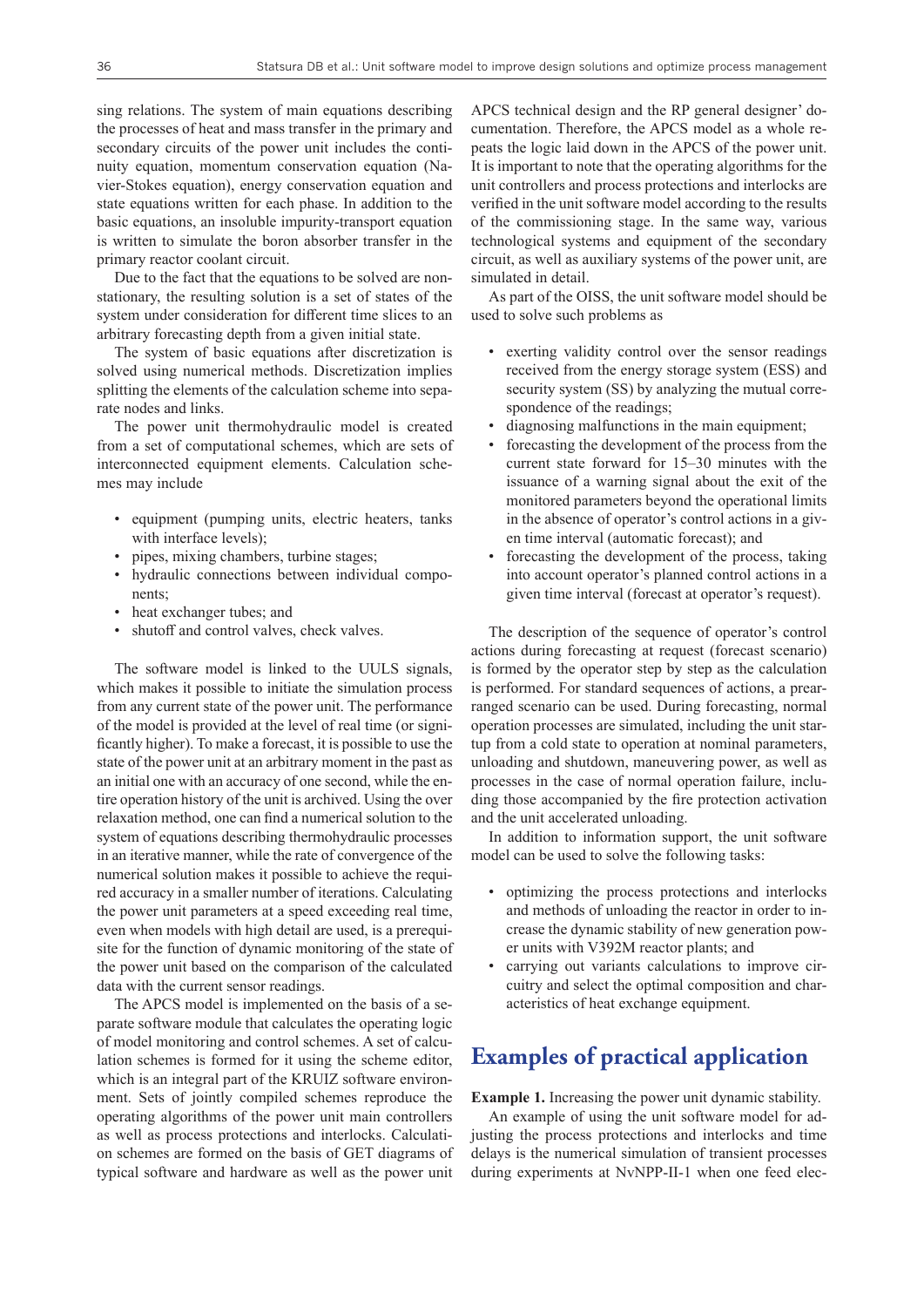tric pump (FEP) is switched off and the standby pump is not switched on. The level controllers in SG-1-4 (SG LC) switch to "stand-by" mode when the flow rate at the head of any FEP increases over 2000 m3 /h. At the same time, they cover themselves, keeping the maximum feed water flow through the FEP in the range of 2000 m<sup>3</sup>/h. Stand-by mode is removed when the level in the SG is restored to the nominal value. The unit software model was used to simulate the change in the main parameters (Fig. 1) in the transient process caused by the fact that one FEP was switched off and the standby pump was not switched on at a power of  $100\%$   $N_{\text{nom}}$ .

Before FEP-1 was switched off, the total flow rate at the feed water head was 7422 m<sup>3</sup>/h. The flow rate on the switched off FEP decreased to zero in seven seconds. The flow rates of FEP-2, 3, 4 increased up to  $1953-2050$  m<sup>3</sup>/h at each FEP, and the steady-state flow time of at least 2050 m3 /h at FEP-3 exceeded the setting of 90 s. As the power of the reactor plant decreased, the flow rates at the head of each FEP stabilized at the level of 1700 m<sup>3</sup>/h. At the  $220<sup>th</sup>$ second, after the level in SG-3 had increased to the nominal value, the SG level controllers switched to level maintenance mode. The FEP head pressure did not drop below 8.18 MPa. Based on the operation of the unit software model, it was concluded that the delay time to switch off should be increased to 300 s the operating FEPs according to the flow rate and pressure at their heads. The results obtained on the power unit model coincided with the results obtained by JSC VNIIAES, due to which it became possible to change the algorithms and successfully carry out dynamic tests.

One of the effective ways of improving the stability and ensuring the "survivability" of the NPP power unit is to develop methods for unloading the reactor when the main equipment of the primary and secondary circuits is shut down.

To analyze the unit dynamic stability, the conditions associated with switching off the FEP and the condensate electric pump (CEP) were simulated.

If one of the operating FEP is switched off and the standby one is not switched on, at 100% power, it is possible to fundamentally change the reactor unloading, replacing the operation of the power limiting controller (PLC) with the activation of the accelerated preventive protection (APP). When the APP is activated, the imbalance between the reactor power and the feed water consumption is eliminated almost immediately, and the power unit main controllers, including the feed unit of steam generators (SG), modify the secondary disturbances from switching off the FEP and triggering the APP.

An almost similar process occurs when the CEP is switched off, while a long-term imbalance remains between the reactor power and the secondary circuit power, which is determined by the condensate flow into the deaerator.

By simulating transient processes during shutdown of various types of equipment, it will be possible to make optimal decisions on changing the ways of unloading the unit as well as adjusting the settings for the process protections and interlocks and time delays for shutting down the equipment.

**Example 2.** Independent verification of algorithms for functional group control.

As part of the commissioning of the systems and equipment of the startup complex of NvNPP-II-1, -2, autonomous adjustment of the functional group control (FGC) was carried out. For a number of technological and logical reasons, the complex adjustment was partial.

In "forecast" mode, the power unit model can be used for performing the initial check and adjustment of the design FGC algorithms or developing new ones as a result of their approbation. To put the FGC into operation, it is necessary to check the operability of the design control and signaling algorithms in the interaction of technological equipment. It is also required to update the settings of thresholds of technological parameters, time characteristics of processes, FGC algorithms and corresponding



**Figure 1.** Flow rates and pressures at the FEP head in the transient process when one FEP is off and the standby one is not on (**1, 2, 3, 4** are the flow rates of FEP -1, 2, 3, 4; **5, 6, 7, 8** are the pressures at the head of FEP-1, 2, 3, 4).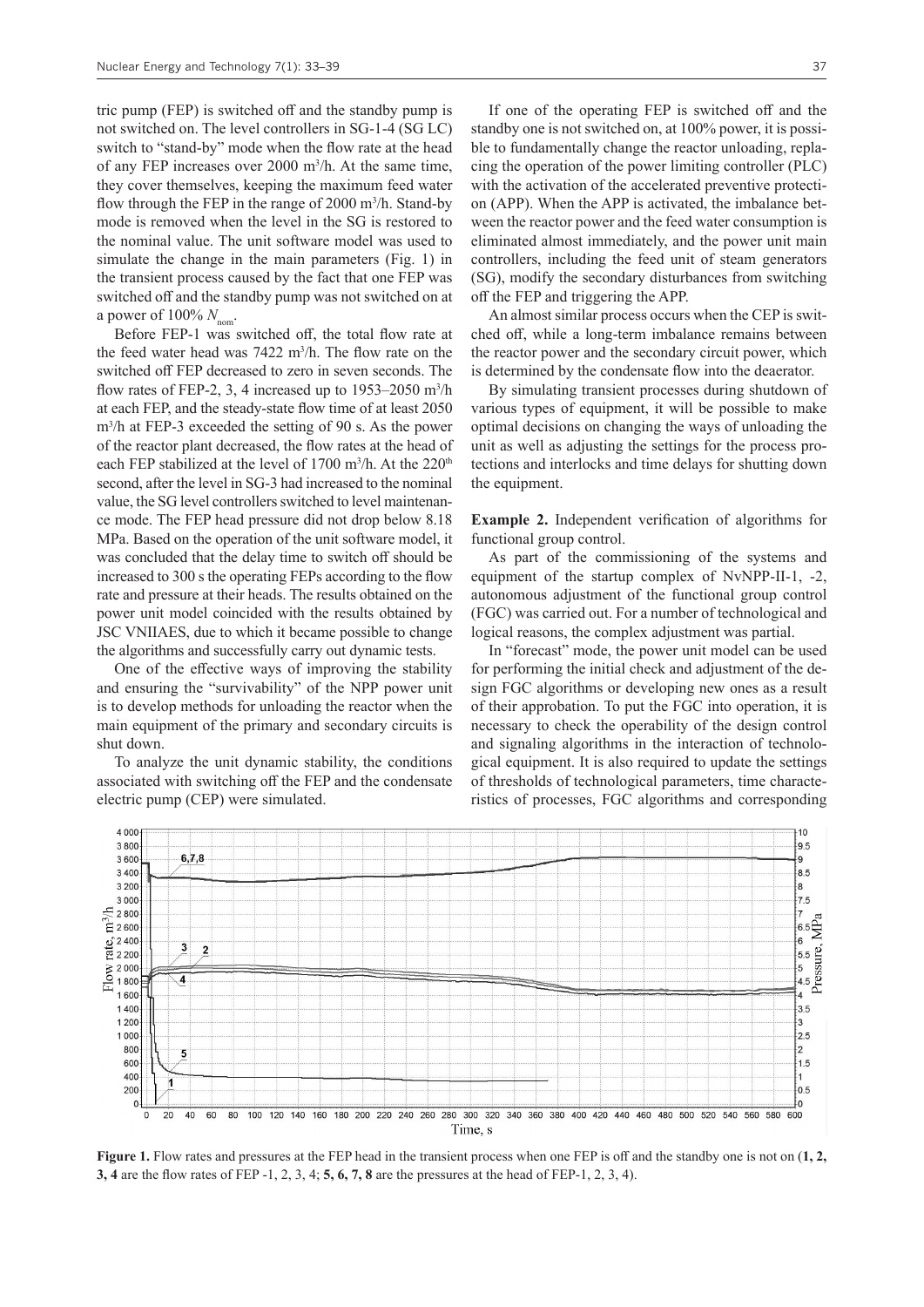changes in GET projects. These possibilities are provided by the unit software model.

In the future, the software tools tested as part of the OISS and during the FGC validation will allow the transition from functional group control of individual subsystems (lower level FGC) in the sequence described below to functional group control of the power unit in complex normal operation modes, such as the power unit startup/ shutdown (upper level FGC).

- **Stage 1.** Before each startup of the unit, based on the algorithms and implemented interactive step-by-step procedures, a description of the expected sequence of operator's control actions (draft control scenario) is automatically generated. The operator is provided with the results of the forecast of the process advancement calculated by the power unit model with the possibility of correction. After the operator's confirmation, the draft scenario becomes a scenario according to which
	- a forecast is periodically executed, the results of which are provided to the operator;
	- deviations of the real process from the forecasted one are controlled;
	- based on the control scenario and deviations of the real process from the forecasted one, recommendations are formed for the operator regarding control;
	- in interactive step-by-step procedures, at each step, the readiness of the equipment for the next control action is automatically analyzed, information about the readiness is provided to the operator; and
	- control is carried out by the operator remotely from the UULS video frames.
- **Stage 2.** At each step of the interactive procedure, after automatic determination of the readiness for a control action, the operator allows this action.
- **Stage 3.** For individual steps and/or groups of steps, the right to control is delegated to the program with a delay before issuing a timeout control command, during which the operator can block the command. The operator still has the opportunity to completely stop the FGC program. With the accumulated experience and trust in automation, the number of automatically performed steps will increase, and timeouts may decrease.

**Example 3.** During the operation of the turbine building nonessential services cooling water system at NvN-PP-II-1, the problem of increased temperature of the cooling water (more than 31 °C) was revealed annually from May to September, which leads to accelerated contamination of heat exchange surfaces and outlet pipes of small diameter (DN32 and less) with carbonate deposits. To ensure the required .temperature regime of technological systems and fulfill the plan for generating electrical power, it is necessary to include standby equipment in parallel operation, which increases the risk of deviations in

the unit operation or leads to the need for an unplanned reduction in the electrical load when it is shut down. The temperature of the cooling tower makeup water during the hottest period of the year does not exceed 25 °C. It is proposed to install an additional pipeline to supply makeup water with a flow rate of up to 1000 m<sup>3</sup> /h directly to the suction of two service water pumps (SWP), which will reduce the cooling water temperature due to mixing. Using the software model, it became possible to calculate the change in the parameters of the cooling water after an additional pipeline was installed.

The following parameters were set for the calculation:

- consumption of cooling water to the turbine hall ser $vices = 4800 \text{ m}^3/h;$
- cooling water temperature =  $32.5$  °C;
- make-up water temperature =  $21.0$  °C; and
- make-up water pressure  $= 0.105$  MPa (g).

The results of calculating the maximum throughput of pipelines of various diameters and the corresponding de-

**Table 1.** Maximum throughput of pipelines of various diametersand the corresponding decrease in water temperature

|              | Pipe diameter Maximum flow rate, m <sup>3</sup> /h | Water temperature at the pump<br>head, °C |
|--------------|----------------------------------------------------|-------------------------------------------|
| <b>DN200</b> | 286                                                | 31.4                                      |
| <b>DN300</b> | 783                                                | 30.3                                      |
| <b>DN400</b> | 1578                                               | 28.4                                      |
| <b>DN500</b> | 2701                                               | 25.8                                      |

crease in water temperature are given in Table 1.

Installing an additional external 500 mm diameter makeup water pipeline to the SWP suction will provide an acceptable temperature of the cooling water for the turbine hall nonessential services during the period of peak temperature loads.

**Example 4.** As a result of testing the SG blowdown operating modes, a low efficiency of the regenerative heat exchanger (RHE) of the SG was revealed (Arkadov et al. 2014). The temperature of the medium to be cooled in the RHE is 150–190 °C at a blowdown water flow rate of 60–80 t/h. The design temperature behind the RHE is no more than 100 °С. The SG blowdown temperature is reduced to 57 °C due to the blowdown water aftercooler.

The operation of the SG RHE is simulated using the unit software model. The most probable reasons for the RHE inefficiency were identified as follows:

- low flow rate of the coolant (0.63 and 0.34 m/s in the pipe and annular space);
- design error in connecting the RTO to the circuit for both flows. After the calculation was carried out using the unit software model at NvNPP-II-2, the RHE piping was reconstructed (Fig. 2).